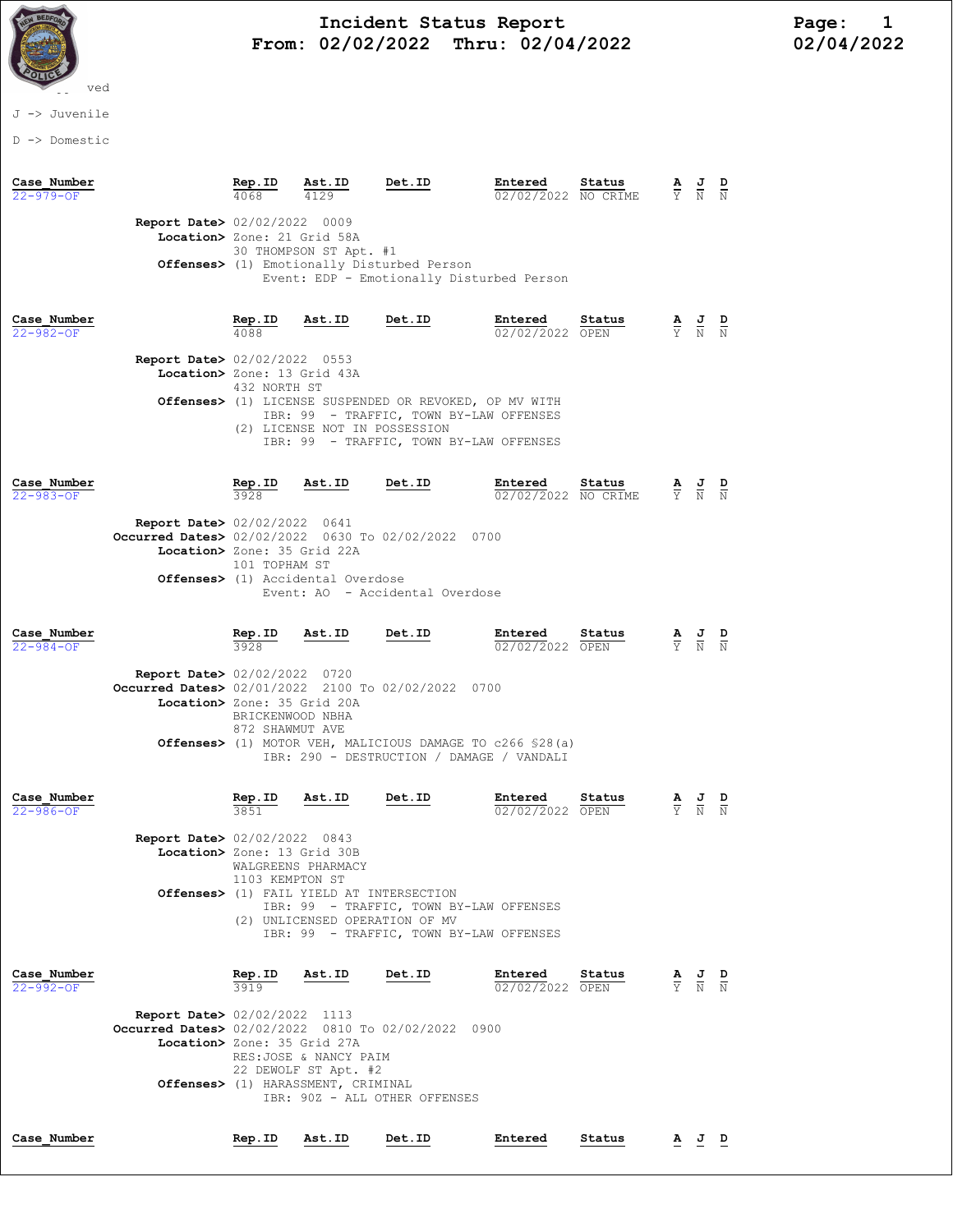# Incident Status Report<br>02/02/2022 Thru: 02/04/2022 12 02/04/2022 From:  $02/02/2022$  Thru:  $02/04/2022$

|  |  | Approved |
|--|--|----------|
|--|--|----------|

#### J -> Juvenile

D -> Domestic

22-995-OF 3979 02/02/2022 NO CRIME Y N N Report Date> 02/02/2022 1106 Occurred Dates> 02/01/2022 1200 To 02/01/2022 1700 Location> Zone: 12 Grid 41D 171 COURT ST Offenses> (1) Lost Property Event: LFP - Lost or Found Property

### Case\_Number Rep.ID Ast.ID Det.ID Entered Status A J D 22-996-OF 3987 3875 02/02/2022 NO CRIME Y N N Report Date> 02/02/2022 1037 Location> Zone: 33 Grid 15A 128 HADLEY ST Apt. #1W Offenses> (1) Emotionally Disturbed Person Event: EDP - Emotionally Disturbed Person

| Case Number      |                                                    | Rep.ID | Ast.ID                     | Det.ID                                              | Entered         | Status | $\overline{\mathbf{A}}$ | $\overline{a}$ | D |
|------------------|----------------------------------------------------|--------|----------------------------|-----------------------------------------------------|-----------------|--------|-------------------------|----------------|---|
| $22 - 1000 - OF$ |                                                    | 3849   |                            |                                                     | 02/03/2022 OPEN |        |                         | Y N N          |   |
|                  | <b>Report Date&gt; 02/02/2022 1437</b>             |        |                            |                                                     |                 |        |                         |                |   |
|                  | Occurred Dates> 01/31/2022 1600 To 02/02/2022 1437 |        |                            |                                                     |                 |        |                         |                |   |
|                  | Location> Zone: 22 Grid 58B                        |        |                            |                                                     |                 |        |                         |                |   |
|                  |                                                    |        | 78 INDEPENDENT ST Apt. #2S |                                                     |                 |        |                         |                |   |
|                  |                                                    |        |                            | Offenses> (1) LARCENY OVER \$1200 BY FALSE PRETENSE |                 |        |                         |                |   |
|                  |                                                    |        |                            | IBR: 23H - ALL OTHER LARCENY                        |                 |        |                         |                |   |
|                  |                                                    |        |                            |                                                     |                 |        |                         |                |   |

| Case Number      |                                        | Rep.ID | Ast.ID | Det.ID | Entered         | Status | AJ D        |          |
|------------------|----------------------------------------|--------|--------|--------|-----------------|--------|-------------|----------|
| $22 - 1001 - OF$ |                                        | 5577   |        |        | 02/02/2022 OPEN |        | --<br>N N N | المسترات |
|                  | <b>Report Date&gt; 02/02/2022 1614</b> |        |        |        |                 |        |             |          |

 Location> Zone: 33 Grid 15A 711 BELLEVILLE AVE Offenses> (1) DOG, FAIL MUZZLE/RESTRAIN IBR: 90Z - ALL OTHER OFFENSES

| Case Number<br>$22 - 1002 - OF$ |                                                                                                                   | Rep.ID<br>4100 | Ast.ID                            | Det.ID                          | Entered<br>02/02/2022 NO CRIME | Status             |                               | $\frac{\mathbf{A}}{\mathbf{Y}}$ $\frac{\mathbf{J}}{\mathbf{N}}$ | D<br>$\mathbf{M}$ |
|---------------------------------|-------------------------------------------------------------------------------------------------------------------|----------------|-----------------------------------|---------------------------------|--------------------------------|--------------------|-------------------------------|-----------------------------------------------------------------|-------------------|
|                                 | Report Date> 02/02/2022 1541<br>Occurred Dates> 02/02/2022 1500 To 02/02/2022 1615<br>Location> Zone: 21 Grid 54B | 314 ORCHARD ST | Offenses> (1) Open Window or Door | Event: OW - Open Window or Door |                                |                    |                               |                                                                 |                   |
| Case Number<br>$22 - 1003 - OF$ |                                                                                                                   | Rep.ID<br>3953 | Ast.ID                            | Det.ID                          | Entered<br>02/02/2022          | Status<br>NO CRIME | $rac{\mathbf{A}}{\mathbf{Y}}$ | 프<br>N                                                          | D<br>N            |

 Report Date> 02/02/2022 1550 Location> Zone: 36 Grid 3 SOUTHCOAST CONDOMINIUMS FALLSTAFF BLDG 2110 PHILLIPS RD Apt. #17 Offenses> (1) Tenant Landlord Neighbor Dispute Event: TLN - Tenant Landlord Neighbor Dispute

| Case Number      |                                                    | Rep.ID                  | Ast.ID | Det.ID                                        | Entered         | Status | AJ D  |  |
|------------------|----------------------------------------------------|-------------------------|--------|-----------------------------------------------|-----------------|--------|-------|--|
| $22 - 1004 - OF$ |                                                    | 4021                    |        | 3922                                          | 02/02/2022 OPEN |        | Y N N |  |
|                  | <b>Report Date&gt; 02/02/2022 1658</b>             |                         |        |                                               |                 |        |       |  |
|                  | Occurred Dates> 02/02/2022 0900 To 02/02/2022 1700 |                         |        |                                               |                 |        |       |  |
|                  | Location> Zone: 21 Grid 53                         |                         |        |                                               |                 |        |       |  |
|                  |                                                    | 373 S SECOND ST Apt. #2 |        |                                               |                 |        |       |  |
|                  |                                                    |                         |        | Offenses> (1) B&E BUILDING DAYTIME FOR FELONY |                 |        |       |  |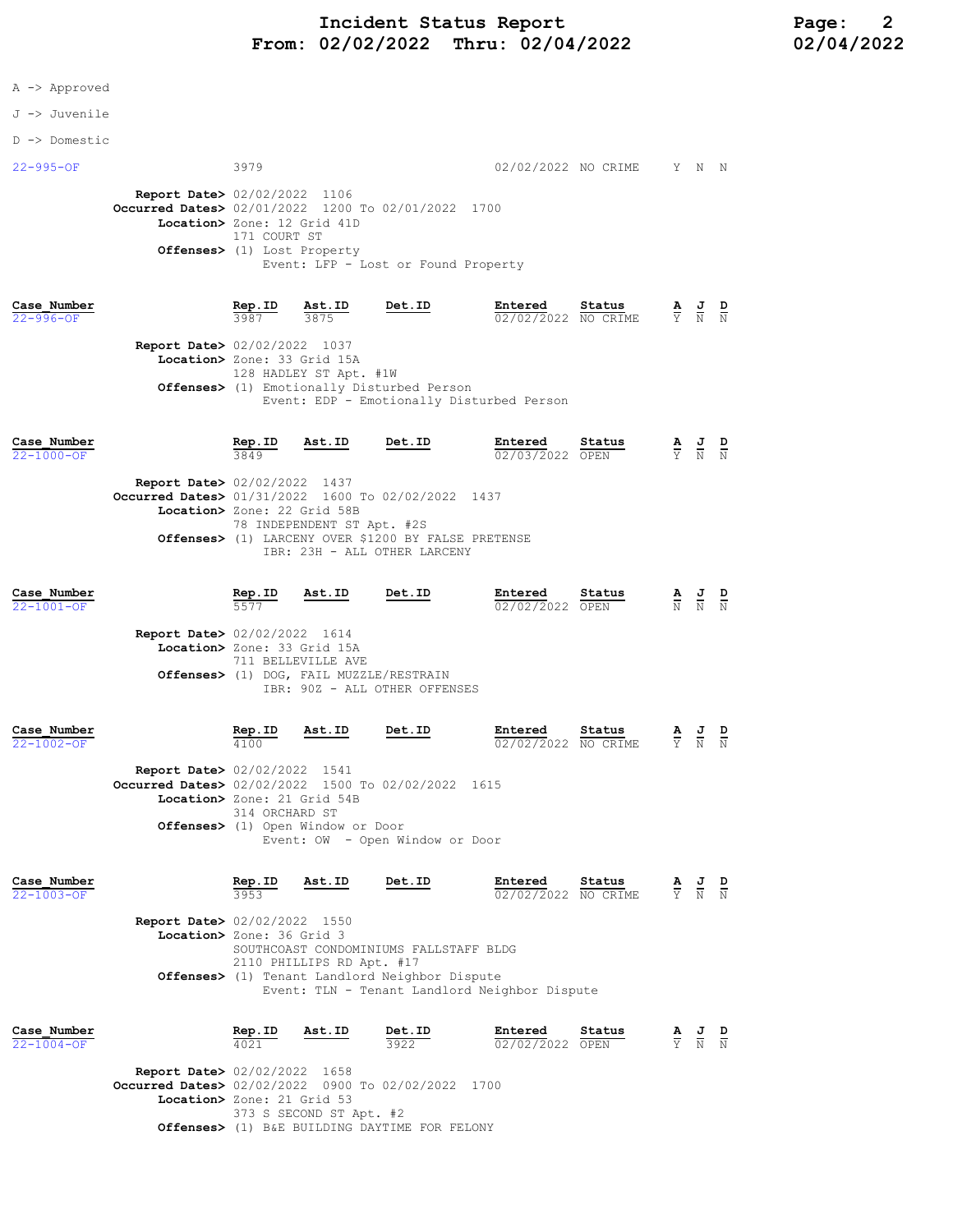## A -> Approved

### J -> Juvenile

D -> Domestic

IBR: 220 - BURGLARY / BREAKING AND ENTERI

| Case Number<br>22-1015-OF       | <b>Report Date&gt; 02/03/2022 0229</b><br>Location> Zone: 22 Grid 58B                                                       | Rep.ID<br>4063                                            | Ast.ID<br>4128<br>78 INDEPENDENT ST Apt. #2N<br><b>Offenses&gt;</b> (1) Accidental Overdose                    | Det.ID<br>Event: AO - Accidental Overdose              | Entered<br>02/03/2022 NO CRIME | Status |                               | $\frac{\mathbf{A}}{\mathbf{Y}}$ $\frac{\mathbf{J}}{\mathbf{N}}$ $\frac{\mathbf{D}}{\mathbf{N}}$ |  |
|---------------------------------|-----------------------------------------------------------------------------------------------------------------------------|-----------------------------------------------------------|----------------------------------------------------------------------------------------------------------------|--------------------------------------------------------|--------------------------------|--------|-------------------------------|-------------------------------------------------------------------------------------------------|--|
| Case Number<br>$22 - 1016 - OF$ | <b>Report Date&gt; 02/03/2022 0632</b><br>Location> Zone: 31 Grid 15B                                                       | Rep.ID<br>4134                                            | Ast.ID<br>3748<br>123 TINKHAM ST Apt. #2<br><b>Offenses&gt;</b> (1) Natural or Sudden Death                    | Det.ID<br>4026<br>Event: NSD - Natural or Sudden Death | Entered<br>02/03/2022 NO CRIME | Status | $rac{\mathbf{A}}{\mathbf{Y}}$ | $\frac{J}{N}$ $\frac{D}{N}$                                                                     |  |
| Case Number<br>$22 - 1018 - OF$ | Report Date> 02/03/2022 1218<br>Location> Zone: 33 Grid 11A                                                                 | <u>Rep.ID</u><br>3816<br>AIRPORT GRILL<br>1569 AIRPORT RD | Ast.ID<br>Offenses> (1) MOTOR VEH, LARCENY OF                                                                  | Det.ID<br>IBR: 240 - MOTOR VEHICLE THEFT               | Entered<br>02/03/2022 OPEN     | Status |                               | $\frac{\mathbf{A}}{\mathbf{Y}}$ $\frac{\mathbf{J}}{\mathbf{N}}$ $\frac{\mathbf{D}}{\mathbf{N}}$ |  |
| Case Number<br>22-1028-OF       | <b>Report Date&gt; 02/03/2022 1600</b><br>Occurred Dates> 02/03/2022 1600 To 02/03/2022 1700<br>Location> Zone: 31 Grid 25A | Rep.ID<br>3988<br>MARKET BASKET<br>122 SAWYER ST          | Ast.ID                                                                                                         | Det.ID                                                 | Entered<br>02/04/2022 OPEN     | Status |                               | $\frac{\mathbf{A}}{\mathbf{Y}}$ $\frac{\mathbf{J}}{\mathbf{N}}$ $\frac{\mathbf{D}}{\mathbf{N}}$ |  |
| Case Number<br>$22 - 1033 - OF$ | <b>Report Date&gt; 02/03/2022 1818</b><br>Location> Zone: 13 Grid 42A                                                       | Rep.ID<br>3972<br>253 MILL ST<br>253 MILL ST              | Offenses> (1) ASSAULT & BATTERY<br>IBR: 13B - SIMPLE ASSAULT<br>Ast.ID<br>3965<br>Offenses> (1) Found Property | Det.ID<br>Event: LFP - Lost or Found Property          | Entered<br>02/03/2022 NO CRIME | Status |                               | $\frac{\mathbf{A}}{\mathbf{Y}}$ $\frac{\mathbf{J}}{\mathbf{N}}$ $\frac{\mathbf{D}}{\mathbf{N}}$ |  |
| Case Number<br>$22 - 1036 - OF$ | <b>Report Date&gt;</b> 02/03/2022 2154                                                                                      | Rep.ID<br>3970                                            | Ast.ID                                                                                                         | Det.ID                                                 | Entered<br>02/03/2022 NO CRIME | Status |                               | $\frac{\mathbf{A}}{\mathbf{N}}$ $\frac{\mathbf{J}}{\mathbf{N}}$ $\frac{\mathbf{D}}{\mathbf{N}}$ |  |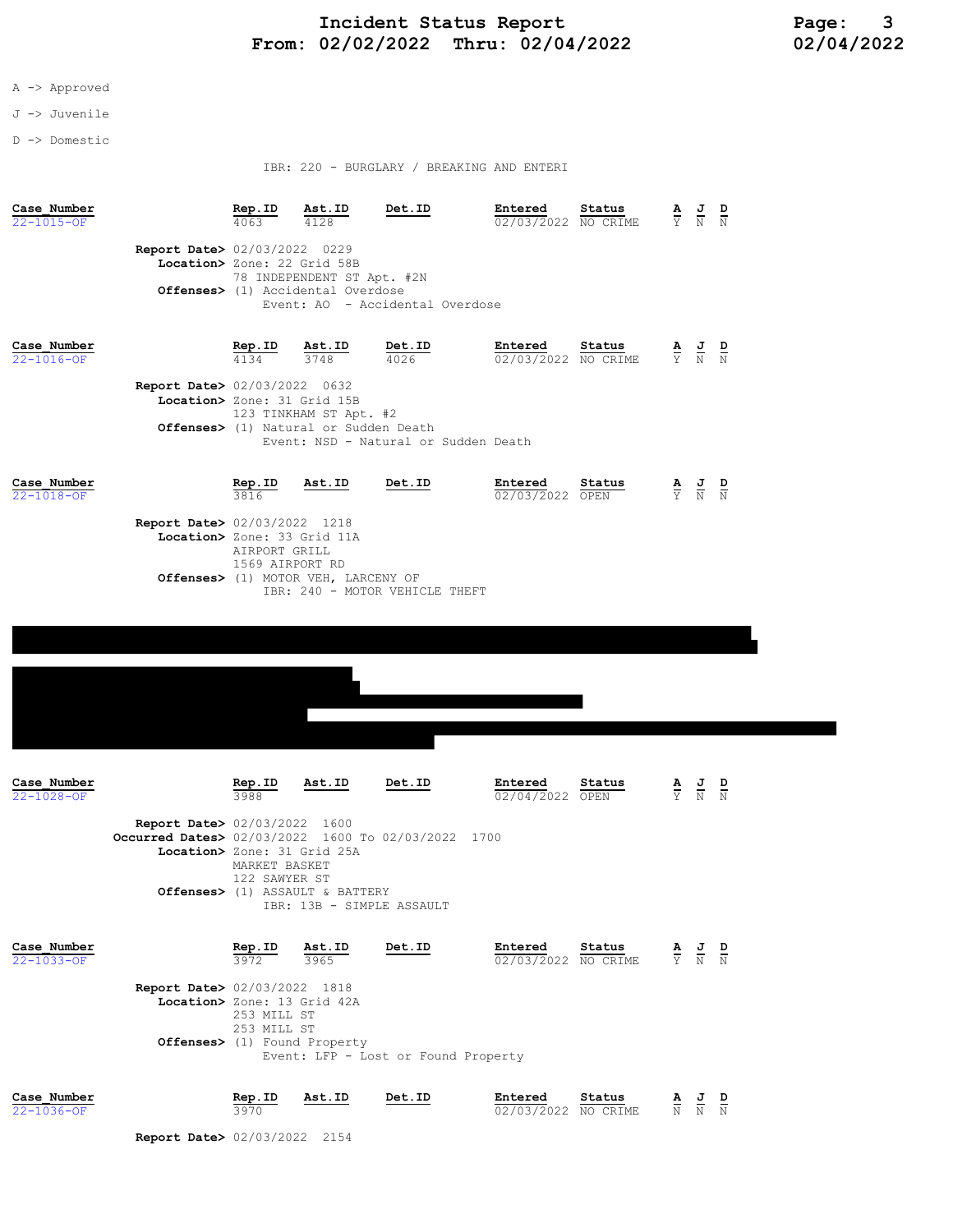### A -> Approved

#### J -> Juvenile

D -> Domestic

 Location> Zone: 13 Grid 30B SPEEDWAY GAS (RT6 / MILL ST) 929 KEMPTON ST Offenses> (1) Civil Matter Event: CM - Civil Matter

Case\_Number Rep.ID Ast.ID Det.ID Entered Status A J D

| 22-1037-OF | 3965                                   | $\overline{02/03/2022}$ NO CRIME $\overline{Y}$ N N |  |  |  |
|------------|----------------------------------------|-----------------------------------------------------|--|--|--|
|            | <b>Report Date&gt; 02/03/2022 2152</b> |                                                     |  |  |  |
|            | Location> Zone: 11 Grid 39B            |                                                     |  |  |  |
|            | HARBORVIEW TOWERS EAST                 |                                                     |  |  |  |
|            | 60 S SECOND ST Apt. #6B                |                                                     |  |  |  |
|            | <b>Offenses&gt;</b> (1) Civil Matter   |                                                     |  |  |  |
|            | Event: CM - Civil Matter               |                                                     |  |  |  |

| Case Number<br>$22 - 1039 - OF$ | Rep.ID                                                                                | Ast.ID                                                                                       | Det.ID                            | Entered<br>02/04/2022 NO CRIME                                                                                                                                | Status |                        | $\frac{\mathbf{A}}{\mathbf{Y}}$ $\frac{\mathbf{J}}{\mathbf{N}}$                                 |               |
|---------------------------------|---------------------------------------------------------------------------------------|----------------------------------------------------------------------------------------------|-----------------------------------|---------------------------------------------------------------------------------------------------------------------------------------------------------------|--------|------------------------|-------------------------------------------------------------------------------------------------|---------------|
|                                 | Report Date> 02/03/2022 0004                                                          | Location> Zone: 31 Grid 25A<br>LE PLACE BAR<br>20 KENYON ST<br>Offenses> (1) VERBAL ARGUMENT | Event: VA - VERBAL ARGUMENT-OTHER |                                                                                                                                                               |        |                        |                                                                                                 |               |
| Case Number<br>$22 - 1041 - OF$ | Rep.ID<br>4118                                                                        | Ast.ID<br>4108                                                                               | Det.ID                            | Entered<br>02/04/2022 NO CRIME                                                                                                                                | Status |                        | $\frac{\mathbf{A}}{\mathbf{N}}$ $\frac{\mathbf{J}}{\mathbf{N}}$ $\frac{\mathbf{D}}{\mathbf{N}}$ |               |
|                                 | Report Date> 02/04/2022 0214<br>Location> Zone: 14 Grid 36<br>Offenses> (1) Open Door | MILESTON MORTAGE<br>32 HILLMAN ST                                                            | Event: OW - Open Window or Door   |                                                                                                                                                               |        |                        |                                                                                                 |               |
| Case Number<br>$22 - 1043 - 0F$ | Rep.ID<br>4129                                                                        | Ast.ID                                                                                       | Det.ID                            | Entered<br>02/04/2022 OPEN                                                                                                                                    | Status |                        | $\frac{\mathbf{A}}{\mathbf{Y}}$ $\frac{\mathbf{J}}{\mathbf{N}}$                                 | $\frac{D}{N}$ |
|                                 | <b>Report Date&gt; 02/04/2022 0254</b><br>Location> Zone: 23 Grid 64                  | 765 BROCK AVE Apt. #3N<br>(2) B&E FOR MISDEMEANOR                                            |                                   | Offenses> (1) DESTRUCTION OF PROPERTY -\$1200, MALICIOUS c266 \$127<br>IBR: 290 - DESTRUCTION / DAMAGE / VANDALI<br>IBR: 220 - BURGLARY / BREAKING AND ENTERI |        |                        |                                                                                                 |               |
| Case Number<br>$22 - 1044 - OF$ | Rep.ID<br>4127                                                                        | Ast.ID<br>4134                                                                               | Det.ID                            | Entered<br>02/04/2022 OPEN                                                                                                                                    | Status | $\frac{\mathbf{A}}{N}$ | $\frac{J}{N}$                                                                                   |               |

 Report Date> 02/04/2022 0526 Location> Zone: 33 Grid 14 RES: THERESA FIDALGO 2043 ACUSHNET AVE Offenses> (1) NEGLIGENT OPERATION OF MOTOR VEHICLE IBR: 99 - TRAFFIC, TOWN BY-LAW OFFENSES

| Case Number<br>$22 - 1045 - OF$ |                                                                      | Rep.ID<br>4083 |                | Ast.ID<br>3933 | Det.ID |                                      | Entered<br>02/04/2022 NO CRIME | Status | AJ D<br>$\overline{N}$ $\overline{N}$ $\overline{N}$ | - |
|---------------------------------|----------------------------------------------------------------------|----------------|----------------|----------------|--------|--------------------------------------|--------------------------------|--------|------------------------------------------------------|---|
|                                 | <b>Report Date&gt; 02/04/2022 0514</b><br>Location> Zone: 22 Grid 62 |                |                |                |        |                                      |                                |        |                                                      |   |
|                                 | <b>Offenses&gt;</b> (1) Natural or Sudden Death                      |                | 157 HEMLOCK ST |                |        |                                      |                                |        |                                                      |   |
|                                 |                                                                      |                |                |                |        | Event: NSD - Natural or Sudden Death |                                |        |                                                      |   |